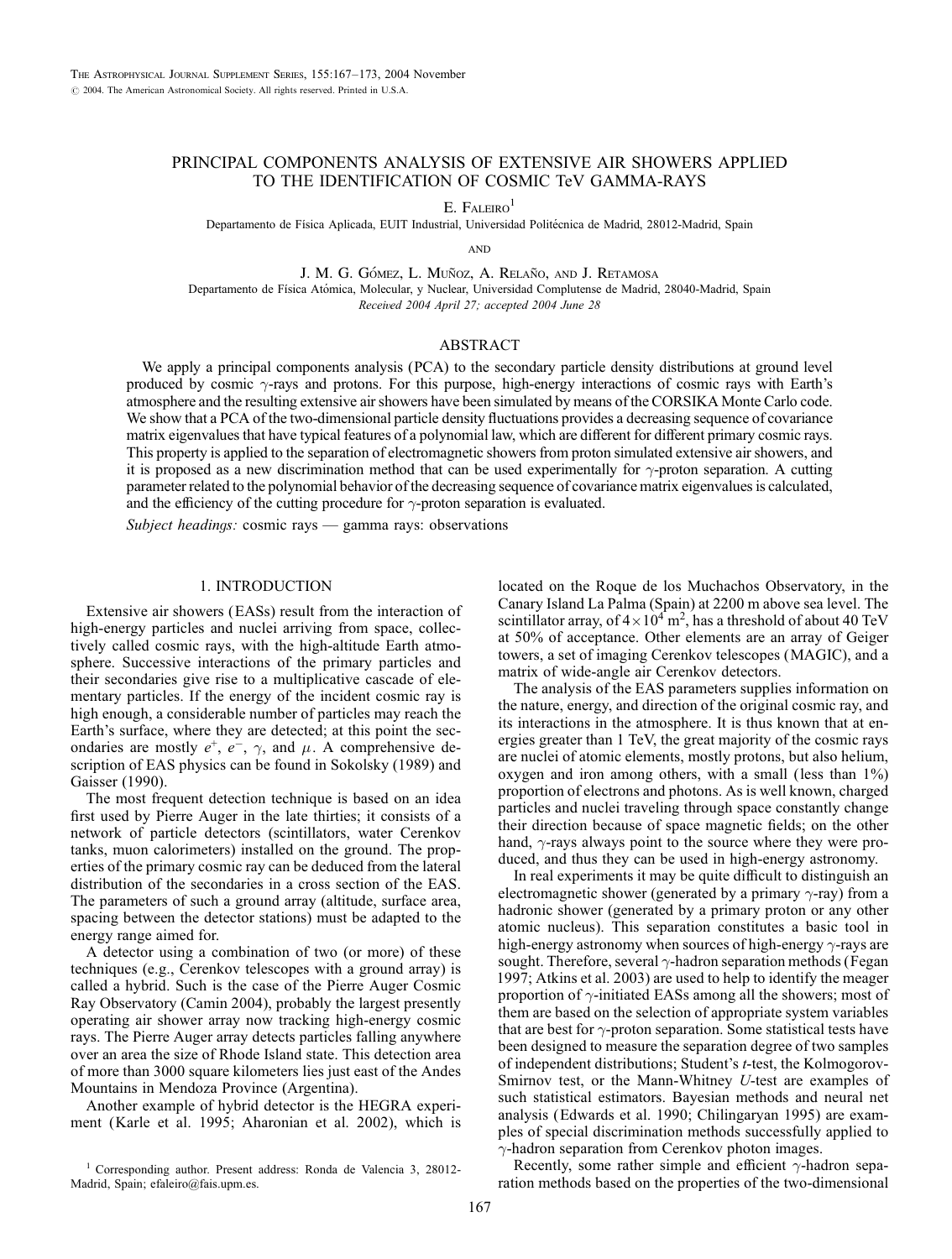power spectrum and fractal features of the secondary particle distribution at the detection level have been proposed (Faleiro & Contreras 1998; Faleiro et al. 2003, 2004). They take advantage of the power spectrum and higher order moment scaling properties of the particle density fluctuations to propose a separation parameter related to them.

In this paper we deal with the  $\gamma$ -hadron separation within the framework of the principal components analysis (PCA); specifically, we study the main properties of the covariance matrix eigenvalue spectrum and present a new simple and efficient method that provides a rather high separation power when it is applied to samples of different simulated EASs that have been generated close to experimental situations. The organization of the rest of this paper is as follows. In  $\S$  2 we present the PCA method and its adaptation to our data set characteristics. In  $\S$  3 we describe the databases we have used and how the autocovariance matrix is constructed and diagonalized. Section 4 addresses the characterization of the eigenvalue structure; it is found that the value of the parameters is different for electromagnetic showers and proton showers, and a cutting procedure is proposed for identification of the  $\gamma$ -ray showers. Finally, the conclusions are summarized in  $\S$  5.

#### 2. PRINCIPAL COMPONENTS ANALYSIS

Principal components analysis is a popular data analysis method. One of the motivations for using PCA in practice is to reduce the dimensionality of the original data set by projecting the raw data onto a few dominant eigenvectors with large variance; thus, it may provide a simple description of the original data and a better insight on its underlying characteristics. PCA has previously been applied to data compressing and classification of spectral data of stars (Bailer-Jones et al. 1997) and galaxies (Glazebrook et al. 1998; Ronen et al. 1999). Furthermore, quantities measured from the spectra, such as broadband colors or equivalent width of lines, have been analyzed with this useful tool. From a most theoretical point of view and in accordance with our motivations, PCA may be applied to data representing generic signal samples with the scope of analyzing its correlation structure. In particular, PCA has been applied to the analysis of  $1/f^{\alpha}$  noises (Gao et al. 2003), and it is conjectured that the decreasing ordered eigenvalue spectrum from PCA of a fractional Brownian motion process with parameter *H* decays as a power law  $\lambda_n \sim n^{-(2H+1)}$ .

From a general point of view, PCA deals with a set of M vectors each of  $N \leq M$  components,  $\{v_{ik}\}_{i=1,k=1}^{N,M}$ , where the first index  $i$  runs over the components of the  $k$ <sup>th</sup> vector of the ensemble, while the index  $k$  runs over the *i*th component of the different vectors of the ensemble. The  $M$  vectors may represent M different realizations of a generic stationary or not stationary stochastic process, or a set of M objects each with N characteristic parameters. If we define

$$
\mu_i = \frac{1}{M} \sum_{k=1}^{M} v_{ik}, \qquad \sigma_i^2 = \frac{1}{M} \sum_{k=1}^{M} (v_{ik} - \mu_i)^2, \qquad (1)
$$

as the mean and the variance of the random variable associated with the ith component of the N-dimensional vector, the rescaled covariance matrix associated with the M vectors of size N can be defined as

$$
C_{ij} = \frac{1}{M} \frac{\sum_{k=1}^{M} (v_{ik} - \mu_i)(v_{jk} - \mu_j)}{\sigma_i \sigma_j}.
$$
 (2)

In the following, we refer to it as the C matrix. As  $C_{ij} = C_{ji}$ , and they are all real numbers, C is a real symmetric matrix and thus the N eigenvalues are also real numbers. Moreover, with the normalization involved in equation (2), diagonal principal elements represent the single contribution  $C_{ii} = 1$  of the *i*th component of the vector to the total variance  $\sigma_t = N$ .

Once C is evaluated, the eigenvalue equation  $C\Psi_k = \lambda_k \Psi_k$ must be solved to obtain the N eigenvalues  $\lambda_k$  and the N eigenvectors  $\Psi_k$  of C. In a standard PCA of the initial vector ensemble, only a small number of the N eigenvectors are relevant to describe the variability observed in the original data set; thus, we reduce dimensionality by projecting the initial vector ensemble onto the relevant eigenvectors. However, some initial data ensembles exhibit a decreasing ordered eigenvalue spectrum  $\lambda_n \sim f(n)$  for the larger  $\lambda_n$  eigenvalues, which may characterize the data ensemble, especially when the function  $f(n)$ depends on a few parameters. In this case, the eigenvalue spectrum from PCA is sufficient to classify the original data.

In this work we shall deal with two-dimensional data fields  $F(x_1, x_2)$  representing the secondary particle density distributions at the point  $(x_1, x_2)$  from the core, taken as the center of a relative coordinate system. In real data, a discrete field  $\{F(j_1, j_2)|j_1 = 1 \ldots N_1, j_2 = 1 \ldots N_2\}$  of  $N_1N_2$  data is available. As shall be detailed in the next section, from the twodimensional discrete field  $F(j_1, j_2)$ , a one-dimensional representation composed of a large stationary series is obtained. In order to characterize each initial event, this one-dimensional whole series is then cut into  $M$  nonoverlapping pieces of  $N$  data points each, with  $M \geq N$ , which ensures an adequate estimator of the event covariance matrix. Generically, the length  $N$  is chosen according to some properties of the whole series such as some characteristic length of the system or the presence of structures of a typical size. However, when there is no characteristic length in the large stationary series, which stands for a sort of self-similarity of the whole series, then the length N of the pieces is of little significance since any piece possesses the main correlation properties of the whole.

## 3. COSMIC-RAY SIMULATION AND THE SINGLE-EVENT EIGENVALUE SPECTRUM

To simulate EASs we have used the version 6.019 of the CORSIKA Monte Carlo code (Heck & Knapp 2002). The hadronic interactions at high energies have been described by a model based on the parton-based Gribov-Regge theory to simulate ultrarelativistic heavy ion collisions. We have initiated EASs with high-energy  $\gamma$ -rays and protons with energies ranging from 20 to 70 TeV in steps of 10 TeV, the height of the first interaction varying at random according to the appropriate mean free path (some other details about the simulation can be found in the above reference). The observation level was set to 2200 m above sea level, corresponding to the altitude of the Roque de los Muchachos, where the HEGRA experiment is located. For each primary type at each energy, the number of events generated ranges from 1000 to 3000. More than 10,000 primary protons and approximately 5000 primary  $\gamma$ -rays constitute the global amount of simulated showers. As a simplification, all the showers have been generated vertically. The effect of a nonvertical shower axis may be incorporated to the analysis by geometrical reconstruction of the shower front from the arrival time structure at detection level. On the other hand, a uniform random distribution of the core position on the detector area is introduced, and also a random error in the reconstruction of the core location has been taken into account.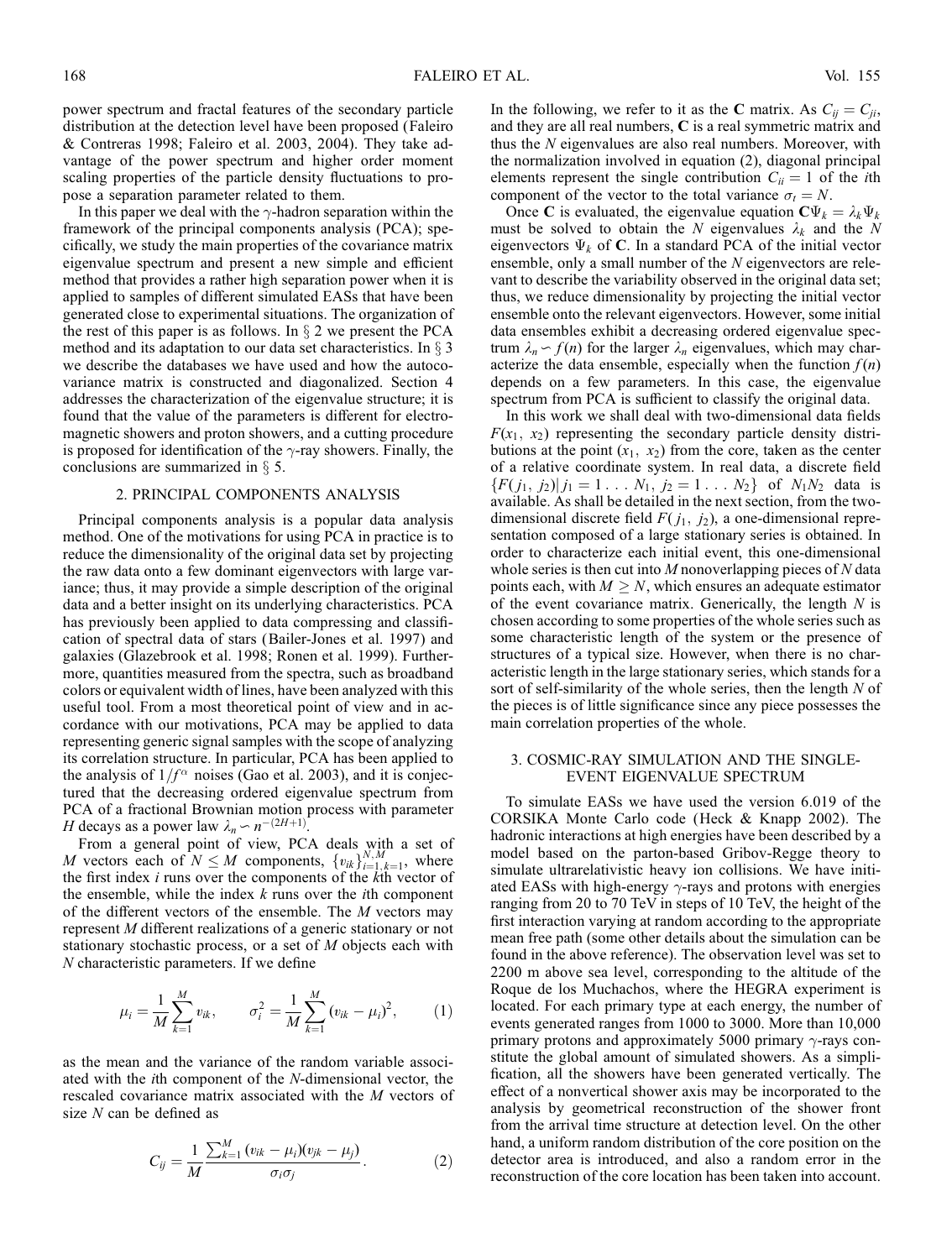

Fig. 1.—Two-dimensional  $e^+$  and  $e^-$  particle density of simulated EASs initiated by a proton and a photon of 20 TeV each, in a squared detection area of 100 m of side. Their one-dimensional representations in terms of 256 sectors in the polar angle, ranging from 0 to  $2\pi$ , is done below.

In any case, the core must not be too far from the center of the detection area to avoid a dramatic loss of information.

An event profile consists of a two-dimensional distribution of survival secondary  $e^+$  and  $e^-$  collected at detection level. Figure 1 shows in the upper panels some examples of EAS particle distributions at the observation level; two events generated by a 20 TeV primary photon and a proton of the same energy having their first collision at different altitudes are displayed. These particle distributions can be considered as the sum of a Nishimura-Kamata-Greisen (NKG) (Greisen 1956; Kamata & Nishimura 1958) distribution centered at the core of the event and a mean zero fluctuating term. The analysis of this last component requires it to be separated from the NKG component to obtain a two-dimensional fluctuating field. Among other properties, the NKG distribution only depends on the core distance; therefore, the polar coordinates are the most convenient representation system for the two-dimensional cosmic-ray events  $F(r, \theta)$ .

The analysis of EAS particle distributions starts with the classification of primary cosmic rays. In simulated EASs we know the energy of the primary particle, but in real experiments a direct measure of the primary cosmic-ray energy is not possible; therefore, it is more convenient to classify the events not in energy bins, but according to a quantity that is experimentally measurable. Here we classify the events by the number of secondary particles  $N_s$  at ground level, since this quantity can be measured in experiments. We have considered a binning of amplitude  $\Delta N_s = 10,000$  secondary particles; Table 1 shows

the distribution of the simulated events into four of such bins. It is noted that the  $\Delta N_0$  bin starts with events containing more than 5000 secondary particles, since statistical calculations over events containing fewer particles give rise to biased estimators owing to an undersampling effect.

Once the original events have been classified according to their number of secondary particles, we proceed to reduce the polar two-dimensional profile to a one-dimensional representation  $\rho(\theta)$  defined by

$$
\rho(\theta) = \int_0^{r_{\text{eff}}} dr F(r, \ \theta), \tag{3}
$$

where  $r_{\text{eff}}$  stands for the effective radius from the core to reveal the main correlation features of  $\rho(\theta)$ . When the core is completely centered on the detection area, it may be taken as the maximum radius from the core, where the secondary particles may be detected and accepted for analyzing purposes; in this work  $r_{\text{max}} = 100 \text{ m}$ , which is close to the radius of the HEGRA experiment at La Palma. Nevertheless, for  $\gamma$ -proton separation purposes it may be convenient to study the influence of this event parameter; this study shall be done in the next section before proposing the definitive separation procedure. Once  $\rho(\theta)$ has been adequately constructed, a binning of 256 sectors on the polar angle  $\theta$  leads us to characterize each EAS event as a series of 256 data length. This binning is chosen to have a long series without losing information about the fluctuations. In the lower panels of Figure 1 the one-dimensional representation of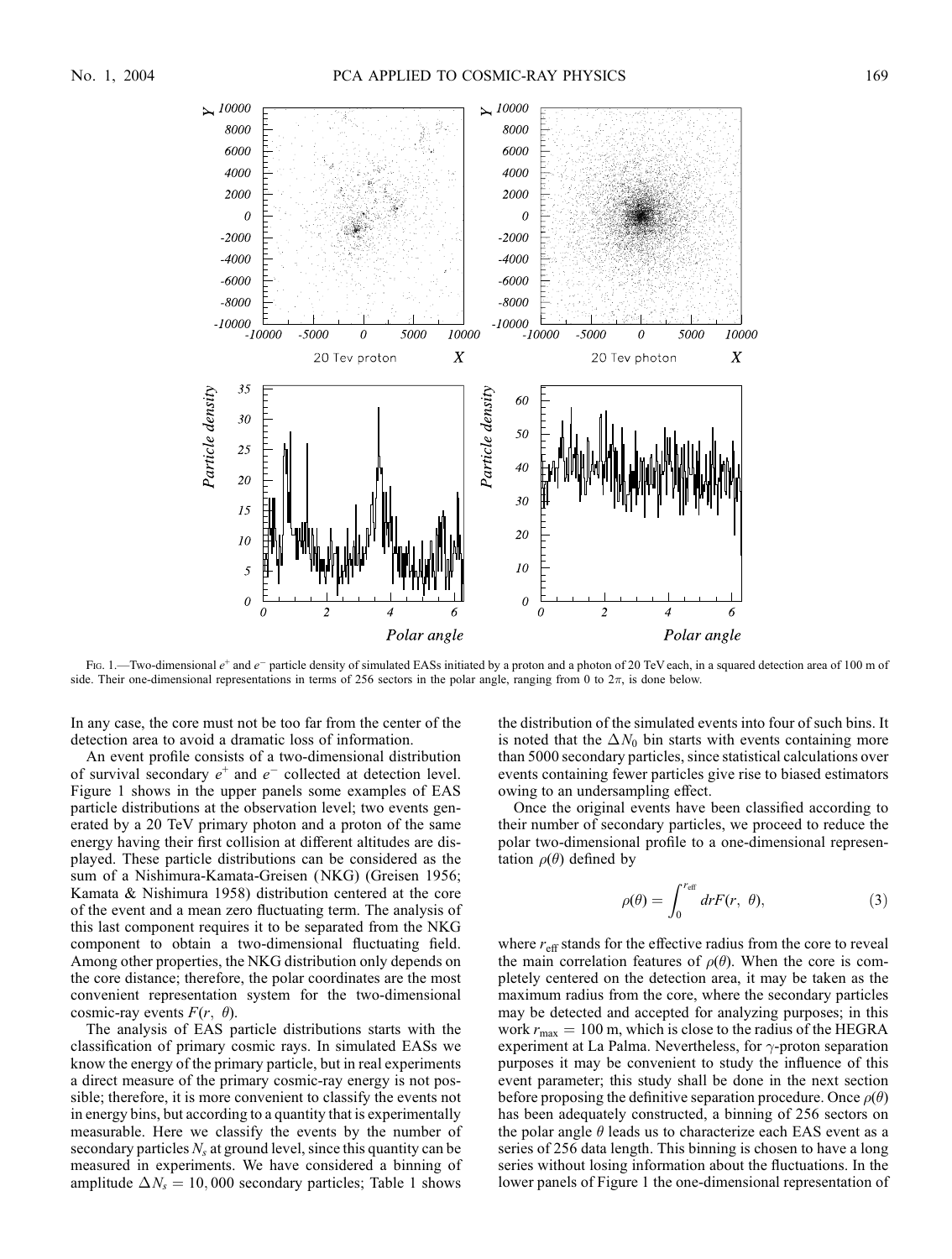| Primary  | $\Delta N_{s}$<br>$N_p$ |                            | A0    | A <sub>1</sub> | A <sub>2</sub> |
|----------|-------------------------|----------------------------|-------|----------------|----------------|
| $\gamma$ | 640                     | $\Delta N_0$ : 5000-10000  | 2.372 | $-1.573$       | 0.502          |
|          | 1080                    | $\Delta N_1$ : 10000-20000 | 2.377 | $-1.577$       | 0.511          |
|          | 648                     | $\Delta N_2$ : 20000-30000 | 2.384 | $-1.584$       | 0.526          |
|          | 333                     | $\Delta N_3$ : 30000-40000 | 2.393 | $-1.596$       | 0.544          |
|          | 1922                    | $\Delta N_0$ : 5000-10000  | 2.709 | $-1.962$       | 1.209          |
|          | 1596                    | $\Delta N_1$ : 10000-20000 | 2.737 | $-1.989$       | 1.268          |
|          | 523                     | $\Delta N_2$ : 20000-30000 | 2.721 | $-1.971$       | 1.234          |
|          | 203                     | $\Delta N_3$ : 30000-40000 | 2.726 | $-1.974$       | 1.244          |

TABLE 1 Main Features of the EAS Monte Carlo Simulation

Nores.—Main features of the EAS Monte Carlo simulation for several types of primaries with energies ranging from 20 to 70 TeV. Here  $N_p$  is the number of primary cosmic rays whose number of secondary particles arriving to the detection surface is within the bin  $\Delta N_s$ ;  $A_0$ ,  $A_1$ , and  $A_2$  are the parameters of a fitting procedure to a second-order Chebyshev-series polynomial approach of the mean eigenvalue spectrum from PCA analysis.

the upper panel 20 TeV events is displayed. Among other properties, the series is stationary with a mean value representing the mean particle density for the  $r_{\text{eff}}$  chosen.

As it was pointed at the end of the previous section, to ensure an adequate estimator of the event covariance matrix, the onedimensional series representing a single event must be cut into  $M$  nonoverlapping pieces of length  $N$ . To select the size  $N$  of these nonoverlapping pieces, we proceed to investigate the correlation structure of the whole series by means of its power spectrum. In Figure 2 we show the mean power spectrum of protons and photons belonging to the  $\Delta N_0$  database. In accordance with the previously reported scaling properties of such a series (Faleiro  $& G$ ómez 1999, 2001), the absence of underlying characteristic structures allows us to consider a whole series decomposition in 16 nonoverlapping pieces of 16 data points each. The covariance matrix is then constructed, as equation (2) indicates, and diagonalized according to standard numerical recipes (Press et al. 1992). Figure 3 shows the mean decreasing ordered eigenvalue spectrum  $\lambda_n$  as a function of the rank  $n$  from the proton and also photon samples belonging to the same  $\Delta N_2$  bin. From Figure 3 it is clear that proton series possess a dominant eigenvalue carrying away a significant percentage of the total variance; for  $\Delta N_2$  proton databases the largest mean eigenvalue represents around the 40% of the total variance. On the other hand, in photon series the variance is smoothly distributed from the largest to the shortest eigenvalue. Rather similar results are found in the rest of databases. Thus, proton series are more correlated than photon series and, therefore, protons and photons present neat differences in the mean behavior of the eigenvalue spectrum, which constitute the starting point of the identification method we will present in the next section. This is quantitatively confirmed by fitting the mean eigenvalue spectrum to a threeparameter Chebyshev-series polynomial approach, the details



FIG. 2.—Comparison of mean power spectrum in a log-log scale for the  $\Delta N_0$  samples of protons and photons. They may be fitted to the model  $P(k)$  =  $a/k^b + c$ , with constants a, b, and c that make clear their underlying scaling properties (Faleiro & Gómez 1999, 2001).



Fig. 3.—Decreasing ordered eigenvalue spectrum corresponding to the  $\Delta N_2$ databases. Forty percent of the total variance is carried by the largest eigenvalue for the proton sample. The variance is smoothly distributed among all the eigenvalues for the photon sample instead.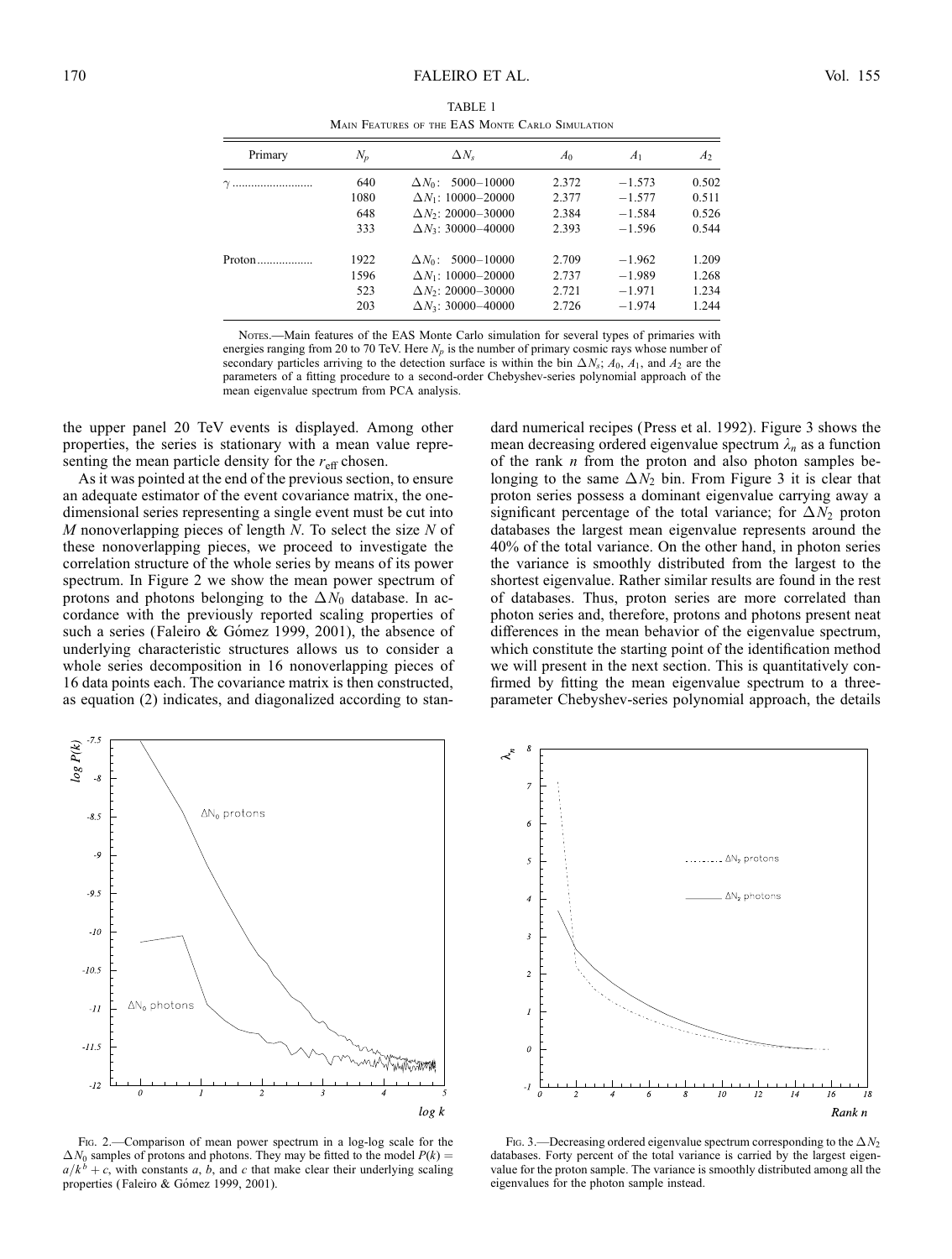

Fig. 4.—Distribution of the values for parameters  $A_0$ ,  $A_1$ , and  $A_2$  from the  $\Delta N_1$  database. The panels show that any of them may be used in separation algorithms, as confirmed by the results of the three statistical tests (see text).

of which will be given in the next section. Parameter values  $A_0$ ,  $A_1$ , and  $A_2$  are shown in Table 1.

#### 4. THE  $\gamma$  IDENTIFICATION METHOD

Provided that the mean eigenvalue spectrum exhibits different features for different primary cosmic rays, we proceed to reduce the eigenvalue spectrum structure of each event to a set of parameters by fitting the eigenvalue spectrum to some adequate functional form. We have tried several multiparameter dependent functions, and we have found that with three or more parameters a rather similar separation power is obtained; thus, we restrict the model to three-parameter functions. The most significant among them are a second-order polynomial form and a second-order Chebyshev-series approximation. We have chosen the least-squares polynomial approximation by Chebyshev series method since it provides a slightly better separation power.

The procedure consists of analyzing the  $A_0$ ,  $A_1$ , and  $A_2$ parameters as a result of a fitting procedure to

$$
\lambda_n = \frac{1}{2} A_0 T_0(n) + A_1 T_1(n) + A_2 T_2(n), \tag{4}
$$

where  $\lambda_n$  is the decreasing ordered eigenvalue spectrum and  $T_i$ stands for the Chebyshev polynomial of the first kind of degree j. Then we use the value of the most adequate parameter to separate cosmic  $\gamma$ -rays from primary protons.

The separation power of a parameter is frequently measured by the quality factor  $Q$  defined by (Schafer et al. 2001; Bock et al. 2001)

$$
Q = \frac{\kappa_{\gamma}}{\sqrt{\kappa_{p}}},\tag{5}
$$

where  $\kappa_{\gamma}$  and  $\kappa_{p}$  are the fractions (efficiencies) of photons and protons kept by the algorithm, namely,  $\kappa_{\gamma} = N_{\gamma}^{\text{cut}}/N_{\gamma}$  and  $\kappa_p = N_p^{\text{cut}}/N_p$ , where  $N^{\text{cut}}$  is the number of remaining particles after the cutting procedure. Some authors (Bock et al. 2001)

| TABLE 2<br>$P-V$ ALUES  |                         |                                  |                         |  |  |  |
|-------------------------|-------------------------|----------------------------------|-------------------------|--|--|--|
| Parameter               |                         | H                                | K                       |  |  |  |
| $A_0$<br>$A_1$<br>$A_2$ | 42.33<br>42.66<br>42.34 | $-28.76$<br>$-28.43$<br>$-28.76$ | 0.826<br>0.824<br>0.825 |  |  |  |

Notes.— $P$ -values of the null hypothesis about distinction of  $\Delta N_1$  proton and photon samples calculated from the Student's t-test, the Mann-Whitney U-test, and the Kolmogorov-Smirnov test statistics. Larger (positive or negative) P-values for at least two of the three tests select the parameter to be a good candidate for separation methods.

recommend that  $Q$  could be replaced as a quality factor by the statistical significance

$$
\sigma = \frac{S}{\sqrt{2B + S}},\tag{6}
$$

where S and B are, respectively, the number of  $\gamma$  and proton events in the sample retained after cuts. Nevertheless, it is easy to check that  $\sigma$  depends on the size of the chosen samples. Thus,  $Q$  will be used in this work as a measure of the enrichment in primary photons of the original sample after the cutting procedure.

Figure 4 shows the distribution of the  $A_0$ ,  $A_1$ , and  $A_2$ parameters for  $\gamma$  and protons belonging to the  $\Delta N_1$  database. The P-values of Student's t-test, the Kolmogorov-Smirnov test, and the Mann-Whitney U-test of these parameters are calculated for all  $\gamma$  and proton samples. The *P*-values are quantitative characteristics of the measure of distinction between distributions (Zacks 1977). Larger P-values correspond to the smaller probability of accepting the null hypothesis, which states that the samples belong to the same population. Table 2 shows the *P*-values of these three statistical tests for the  $\Delta N_1$ bin; quite similar results are found from the other databases used in the present work. Larger P-values for at least two of the three tests select the parameter to be a good candidate for separation methods. The numerical results suggest that any of the three parameters is suitable to perform an effective separation. Moreover, it is found that all three parameters are linearly correlated. Thus, we have chosen the  $A_2$  parameter since it provides a slightly better separation power.

We concentrate our efforts on the  $A_2$  parameter and study the influence of  $r_{\text{eff}}$  (the maximum radius from the core where the secondary particles may be detected and accepted for the analysis and introduced in eq. [3]) in order to improve the separation power. We proceed to evaluate the quality factor Q, preserving a fixed amount of proton background, for a separation procedure in accordance with the  $A_2$  parameter when  $r_{\text{eff}}$ varies from a few meters to the maximum available value  $r_{\text{eff}} = 100$  m. This is done by binning the complete range of  $r_{\text{eff}}$  $(0-100 \text{ m})$  into 32 equal bin units (b.u.). For a fixed value of  $r_{\text{eff}}$ the one-dimensional representation of each event is obtained in accordance with equation (3) and the separation procedure is applied. Figure 5 clearly shows that the quality factor reaches a maximum value around  $r_{\text{eff}} = 16$  b.u. (50 m) for all the databases. With the exception of  $\Delta N_3$ , whose Q decays from  $r_{\text{eff}} = 16$  b.u., the quality factor is approximately constant for the rest of databases. Thus, the separation procedure can be improved by taking in any case  $r_{\text{eff}} = 16$  b.u. as the maximum of  $r_{\text{eff}}$ , obtaining the so-called optimized databases.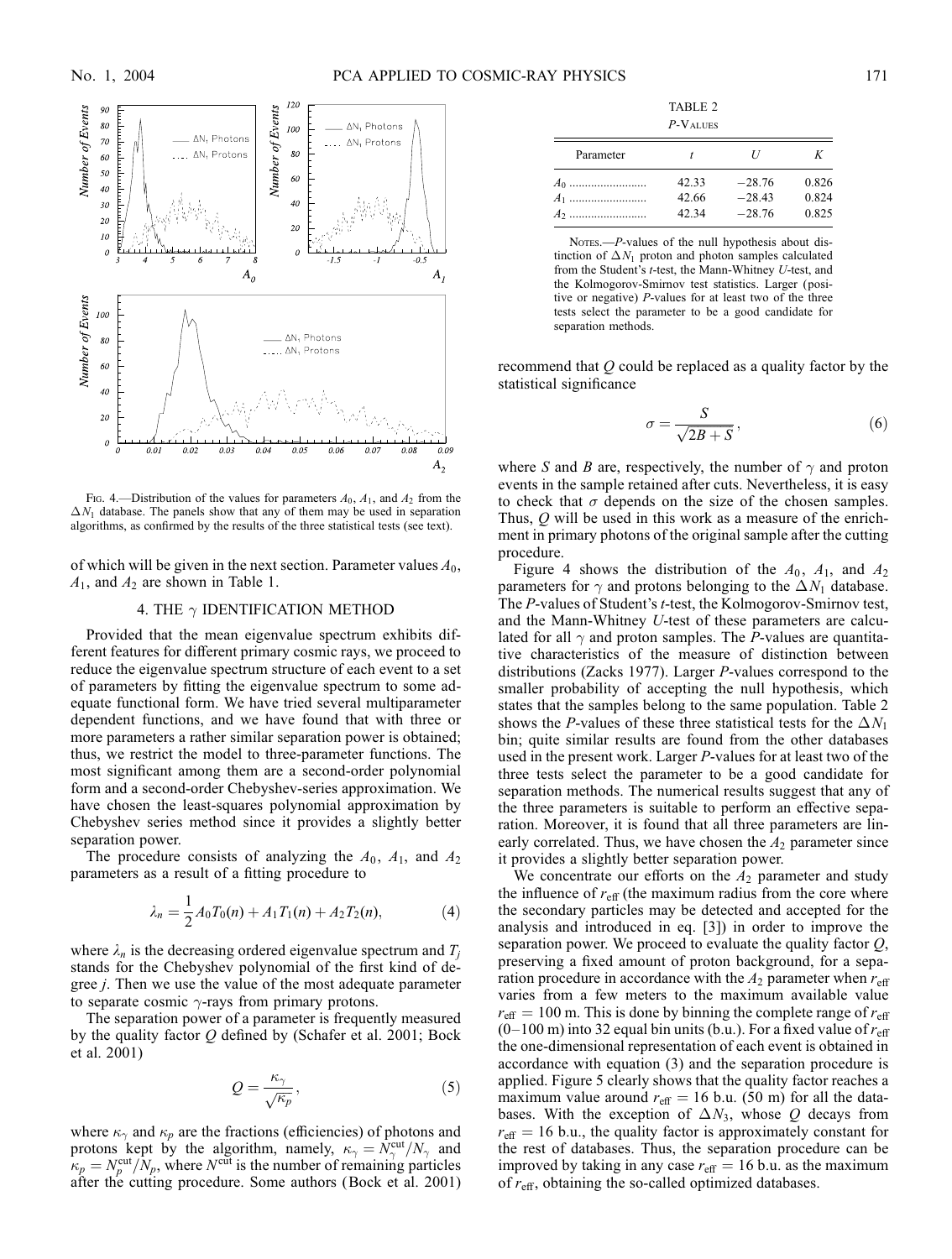

Fig. 5.—Quality factors Q of  $\gamma$ -proton discrimination, as a function of the value of  $r_{\text{eff}}$ . With the exception of the  $\Delta N_3$  database, all the rest reach a stationary value for Q from  $r_{\text{eff}} \simeq 16$  (b.u.). A bin unit is equivalent to 3.125 m.

With the optimized databases, the core of each event is placed randomly on the detection area and the  $r_{\text{eff}}$  is evaluated as the radius from the core of the shower front circular surface that remains inside the detection area; thus, the one-dimensional events representation is obtained. It is clear that a realization of the uniform random distribution of all the cores belonging to a database on the detection area will give rise to a particular value of the quality factor Q, and therefore to a value of the  $A_2$  separation parameter when a fixed amount of proton background  $(\kappa_p = 5\%)$  is kept. This leads us to consider many realizations of the uniform random distribution of all the cores and to perform the analysis each time to get statistical distributions of the relevant magnitudes, namely,  $Q$  and  $A_2$ . The mean values of such distributions must be considered as the representative value of the separation power and the separation parameter, respectively. Thus, considering 1000 realizations, the distributions of Q and  $A_2$  for the  $\gamma$ -proton separation inside the  $\Delta N_1$ database are shown in Figure 6; the mean values are also displayed in the figure. The  $A_2$  mean value is then proposed as a specific cut for this parameter. Table 3 shows for all the databases the mean values and their standard deviations for the magnitudes  $\kappa_{\gamma}$ ,  $\kappa_{p}$ , and Q involved in the separation procedure when the cut is performed. As a final result, a  $\gamma$  enrichment measured by  $Q \approx 3$  is obtained in any case; that represents a signal-to-background ratio rather suitable to the development of high-energy cosmic gamma ray astronomy.

## 5. CONCLUSIONS

We have generated several Monte Carlo samples of extensive air showers initiated by protons and  $\gamma$ -rays at energies between 20 and 70 TeV, and we have studied the fluctuations of the two-dimensional secondary charged particle density at detection level. The EAS events are classified in several bins  $\Delta N_s$  according to the total number of secondary particles  $N_s$ arriving to the detection area. From the polar coordinate system representation of each event  $F(r, \theta)$ , we have obtained a stationary one-dimensional series by integrating over the radial



Fig. 6.—Distribution of the values for  $A_2$  and Q from the  $\Delta N_1$  database when 1000 realizations of a uniform random core distribution over the detection area are considered.

coordinate up to an effective radius  $r_{\text{eff}}$ , which essentially depends on the core position on the detection area. We also have proof that the maximum value of  $r_{\text{eff}}$ , which stands for including inside the series the secondary particles far from the core, can be adequately chosen to improve the  $\gamma$ -proton discrimination power of the proposed method. The  $\gamma$ -proton discrimination is important for high-energy astronomy, since only electromagnetic EASs provide information on the direction of the source of the cosmic rays.

The correlation structure of all the recorded EASs is studied by means of the rescaled covariance matrix C, which is then diagonalized and its eigenvalue spectrum is analyzed. This constitutes the basis of the PCA method, which is used to determine the optimal variables to reduce the dimensionality of a set of initial data. With the aim of classifying each EAS event according the primary cosmic ray that gives rise to it, the onedimensional series representing each event is cut into nonoverlapping pieces and the decreasing ordered eigenvalue spectrum  $\lambda_n$  of the associated C matrix is evaluated and parameterized using a second-order Chebyshev polynomial approach. As some statistical tests reveal, the value of the  $A_2$ coefficient becomes the most adequate parameter for discrimination purposes. The enrichment in primary cosmic  $\gamma$ -rays is measured by the quality factor  $Q$  associated with a cut in some separation parameter associated with a system feature. Thus, a cut in  $A_2$  that preserves a fixed percentage of the proton background gives rise to an enrichment in photon events measured by the quality factor Q, while a fraction  $\kappa_{\gamma}$  of initial photons is kept. Provided that a random core distribution of each database is considered an adequate approximation to the real situation, the separation procedure must be repeated for each database in order to obtain a statistical distribution of the main parameters, namely,  $Q$  and  $A_2$ . Table 3 shows the mean values of such distributions providing the final results of the analysis.

We conclude that the study of the covariance matrix eigenvalue spectrum of extensive air showers, a useful tool included